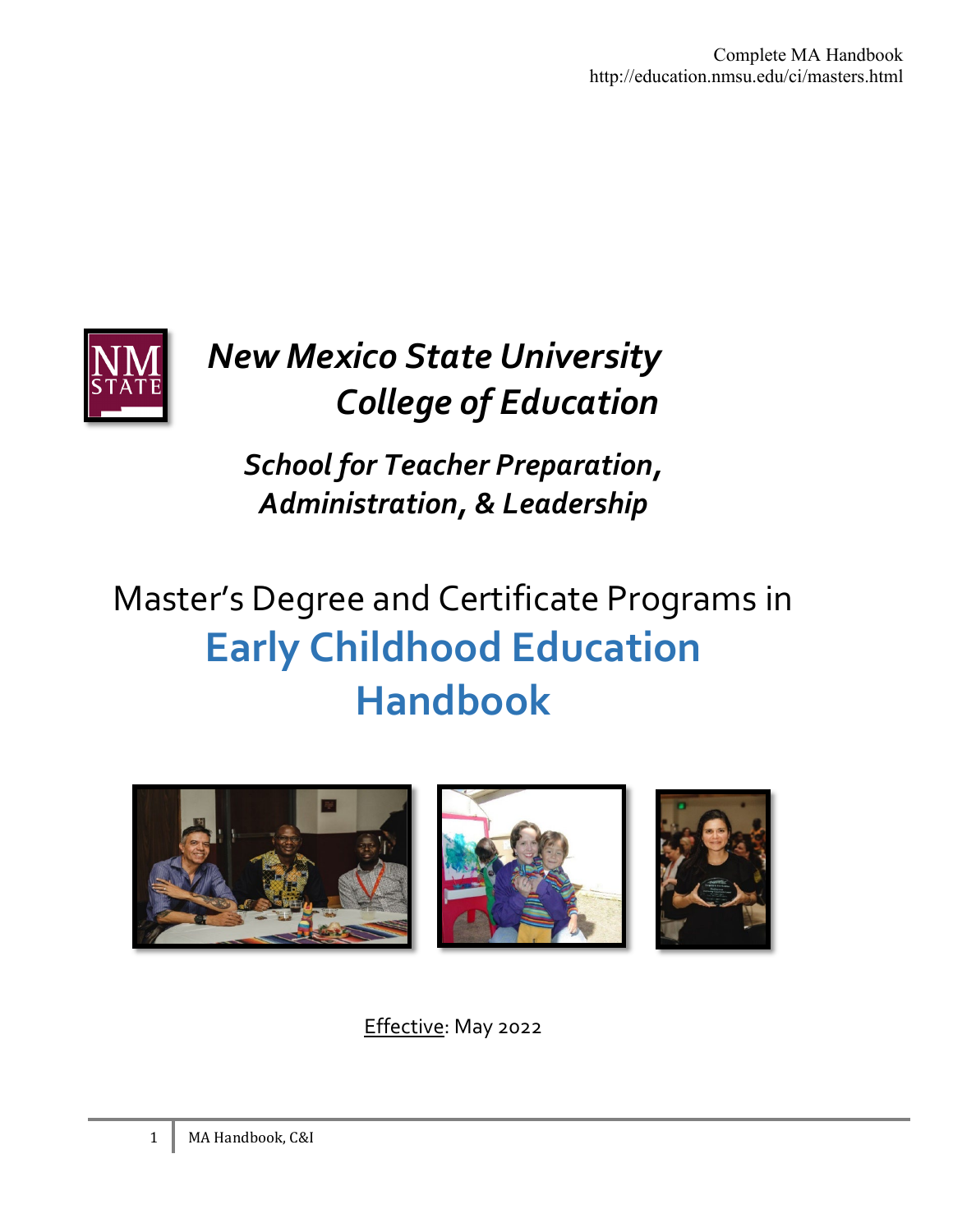## **WELCOME LETTER**

Dear Prospective Graduate Student:

Welcome to the department! We are pleased that you have chosen to focus your Early Childhood Education graduate studies in the Department of Curriculum & Instruction (C&I). Our accomplished faculty is dedicated and eager to work with students committed to serving Pre-K-3<sup>rd</sup> grade classrooms and the communities of New Mexico and beyond. The College of Education is CAEP [\(caepnet.org\)](http://www.caepnet.org/) accredited and approved by the New Mexico Public Education Department http://www.ped.state.nm.us/ped/index.html.

In this handbook, we describe three online programs in Early Childhood Education: 1) Master's of Arts in Education with a concentration in Early Childhood Education, 2) Master's of Arts in Teaching plus Early Childhood Licensure, and 3) Early Childhood Education Alternative Licensure certificate program. These programs expect graduate students to increase their capacity to be socially responsive educators and professionals by further developing their dispositions, competencies, and pedagogies to advocate for equitable education and strong communities.



Once fully admitted to the Department of Curriculum & Instruction (C&I) in the School of Teacher Preparation, Administration, and Leadership, be sure to meet or email your assigned faculty advisor within the first semester of your enrollment in order to layout your program of study. Your advisor's name and contact information are found on your acceptance letter.

We look forward to working with you and are sure you will enjoy the many challenging and rewarding learning opportunities the program provides. Our best wishes to you as you embark on this road of professional development.

#### Sincerely,

The Early Childhood Faculty (https://tpal.nmsu.edu/faculty-directory/index.html )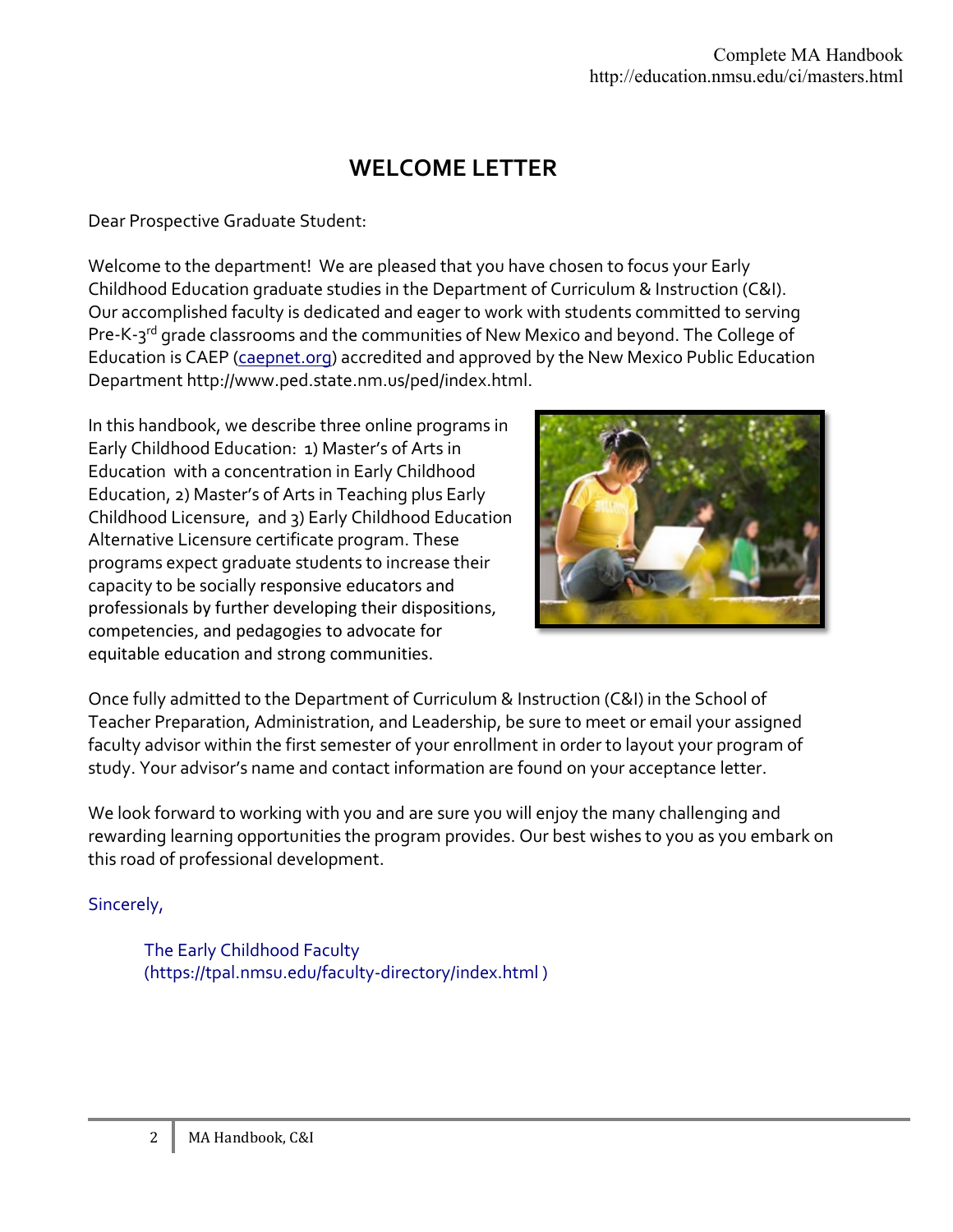## **Important Contacts and Definitions**

Master's Degree: The MA program with a concentration in Early Childhood Education is for persons with a bachelor's degree in early childhood education or a closely related field who are already teaching or working in early childhood settings. Educators with an MA degree may have or seek employment in the public schools, community colleges, and other early childhood education and care agencies.

CONTACT FOR ECED MA PROGRAM: **Dr. Rhianna Thomas** [\(thomasrk@nmsu.edu \)](mailto:thomasrk@nmsu.edu)

Master's Plus Licensure: Early childhood education (PreK-3<sup>rd</sup> grade) licensure allows its holders to teach in public schools in the State of New Mexico. If you are planning to teach in a public school, you will not be able to start your career unless you first obtain a teaching license. The process of obtaining a teaching license **always** requires admission to the Teacher Education Program (TEP) and student teaching (see MA+ Licensure programs below). CONTACT FOR ECED LICENSURE plus MA PROGRAM: **Dr. Violet Henderson**  (violeth@nmsu.edu)

Certificate Program – ECED Alternative License: NMSU provides a New Mexico Public Education Department (NMPED) approved alternative licensure certification program for persons who hold at least a baccalaureate degree but have not completed a traditional educator preparation program. Candidates for this program qualify for the Alternative Licensure Program on the "condition" a full-time teacher of record in grades PreK-3rd grade position in a public-school setting has been secured. This is a 21-credit program with the option to pursue a master's degree by completing an additional 12 credits.

~~~~~~~~~~~~~~~~~~~~~~~~~~~~~~~~~~~~~~~~~~~~~~~~~~~~~~~~~~~~~~~~~~~~~~~~~~~

CONTACT FOR ECED ALTERNATIVE LICENSE CERTIFICATE PROGRAM: **Dr.Cecilia Hernandez** (cecimh@nmsu.edu)

Master's Degree Exit Requirement. Master's degree students pursuing the scholarly master's degree in early childhood education complete either a written exam or a thesis. The Masters Exam is a written exam administered during the final semester. A master's thesis is a rigorous research option for students considering doctoral studies later in their professional career. If you are interested in this option, please contact your Advisor early on. The Master's Plus Licensure and Alternative Licensure teacher candidates complete an Impact on Student Learning portfolio during their final semester in the student teaching seminar as their capstone project.

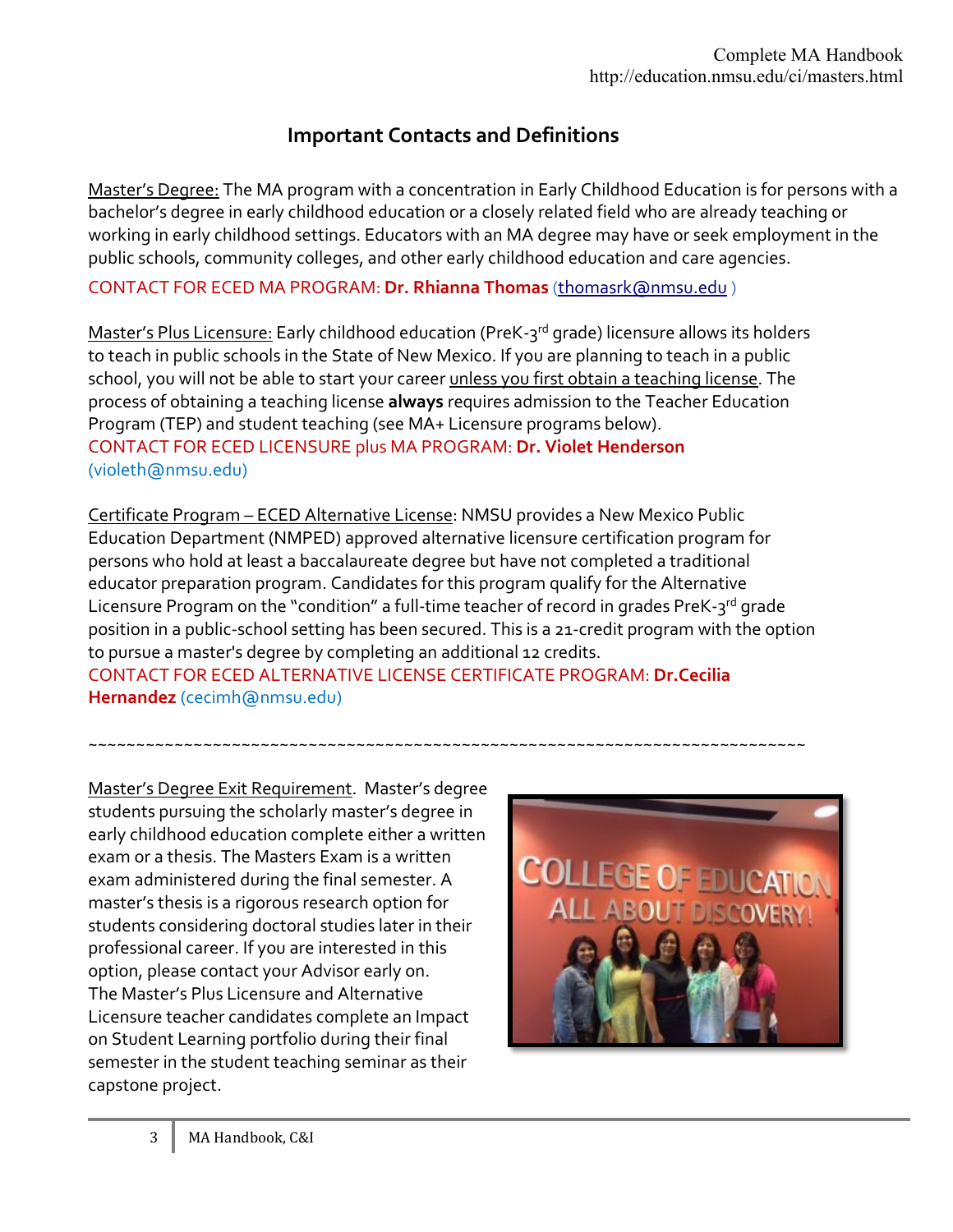## **Checklist for the Master of Arts Programs**

#### First Semester

\_\_\_\_ **Contact** your advisor to introduce yourself and discuss any questions.

\_\_\_\_ **Read** the NMSU Graduate Catalog for Graduate School requirements and opportunities such as scholarships. In addition, you can find the complete early childhood education course descriptions in the catalog.<https://catalogs.nmsu.edu/nmsu/graduate-school/>

NOTE: Graduate students are beholden to Graduate School policies and are responsible for knowing deadlines, rules, and academic expectations.

#### Within First Year

\_\_\_\_ **Complete** the *Program of Study* form and make an appointment or send as an attachment to your advisor to approve and sign the form. It must be filed with the Department of Curriculum & Instruction. [https://gradschool.nmsu.edu/Current%20Students/masters\\_program\\_of\\_study.pdf](https://gradschool.nmsu.edu/Current%20Students/masters_program_of_study.pdf)

\_\_\_\_\_**Submit** a *Transfer of Credit* form if you have graduate level coursework that fit with your program, is under 7 years old, and signed by your faculty advisor. <https://gradschool.nmsu.edu/Current%20Students/Graduate%20Forms.html>

#### Last Semester

#### \_\_\_\_\_ **Complete either:**

- Complete MA Exam or present MA thesis to committee for approval for *traditional scholarly master's program*.
- A semester of student teaching and Impact on Student Learning Portfolio for *Master's Plus Licensure*.
- An Impact on Student Learning Portfolio for *Alternative Licensure Certificate*.

\_\_\_\_ **File** the *Application for Degree* form during the registration period of your final semester [\(https://commencement.nmsu.edu/apply-to-graduate/\)](https://commencement.nmsu.edu/apply-to-graduate/)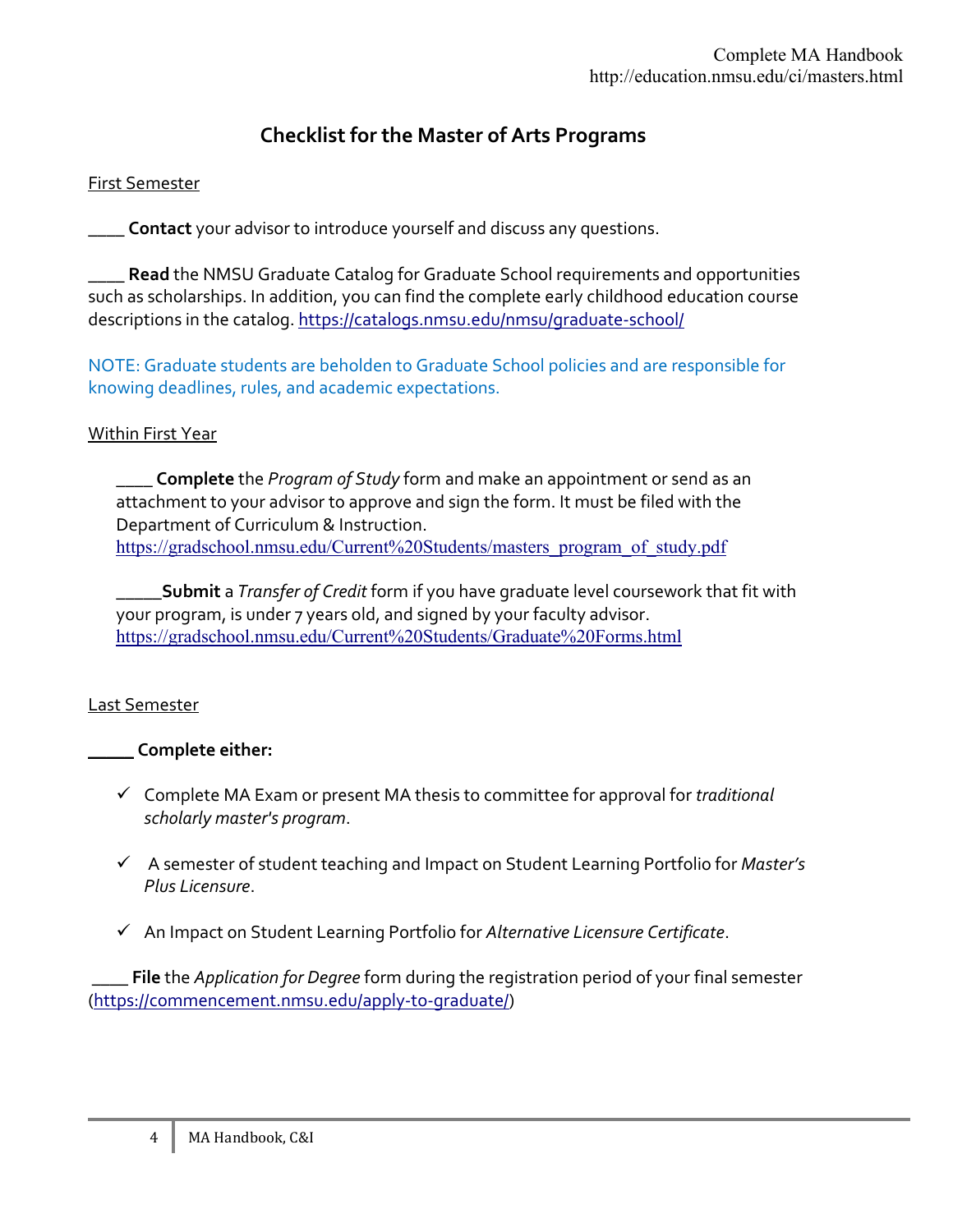## **Master of Arts in Education/ Early Childhood Education** (Scholarly, Non-licensure)

The MA program with a concentration in Early Childhood Education is for persons with a bachelor's degree in early childhood education or a closely related field who are already teaching or working in early childhood settings. This advanced degree prepares the early childhood professional for advanced practice in teacher education, engagement with applied research, staff development, work with families, program management and commitment to issues, and analysis and advocacy related to early childhood education. CONTACT FOR ECED MA PROGRAM: **Dr. Rhianna Thomas** [\(thomasrk@nmsu.edu](mailto:thomasrk@nmsu.edu) )

#### Minimum Number of Credits: 33

| Semester            | <b>FULLTIME PROGRAM</b>                                                                                                                                                                                                                                                                                                                   |
|---------------------|-------------------------------------------------------------------------------------------------------------------------------------------------------------------------------------------------------------------------------------------------------------------------------------------------------------------------------------------|
| Fall 1              | ECED 6110: History and Philosophy of ECED (3 credit hours, 8-week<br>course)<br>ECED 5310: Issues in Early Childhood Education (3 credit hours, 8-week<br>course)                                                                                                                                                                         |
| Spring <sub>1</sub> | RDG 5520: Literacy Development in Early Childhood (3 credit hours, 8-<br>week course)<br>SPED 5110: Working with Young Children with Diverse Abilities (3 credit<br>hours, 8-week course)                                                                                                                                                 |
| Summer              | BLED 5120: The Bilingual Preschool Child (3 credit hours, 5-week course)<br>ECED 5210: Leadership and Advocacy in ECED (3 credit hours, 5-week<br>course)<br>ECED 5130: Working with Parents of Young Children (3 credit hours, 5-<br>week course)<br>ECED 5220: Play in the Early Childhood Classroom (3 credit hours, 5-week<br>course) |
| Fall <sub>2</sub>   | EDUC 5120: Multicultural Education (3 credit hours, 8-week and 16-week<br>options)<br>EDUC 5140: Research in Curriculum & Pedagogy (3 credit hours, 8-week<br>and 16-week options)                                                                                                                                                        |
| Spring 2            | EDUC 5170: Action Research Project (taken your last semester) (3 credit<br>hours, 16-week course)                                                                                                                                                                                                                                         |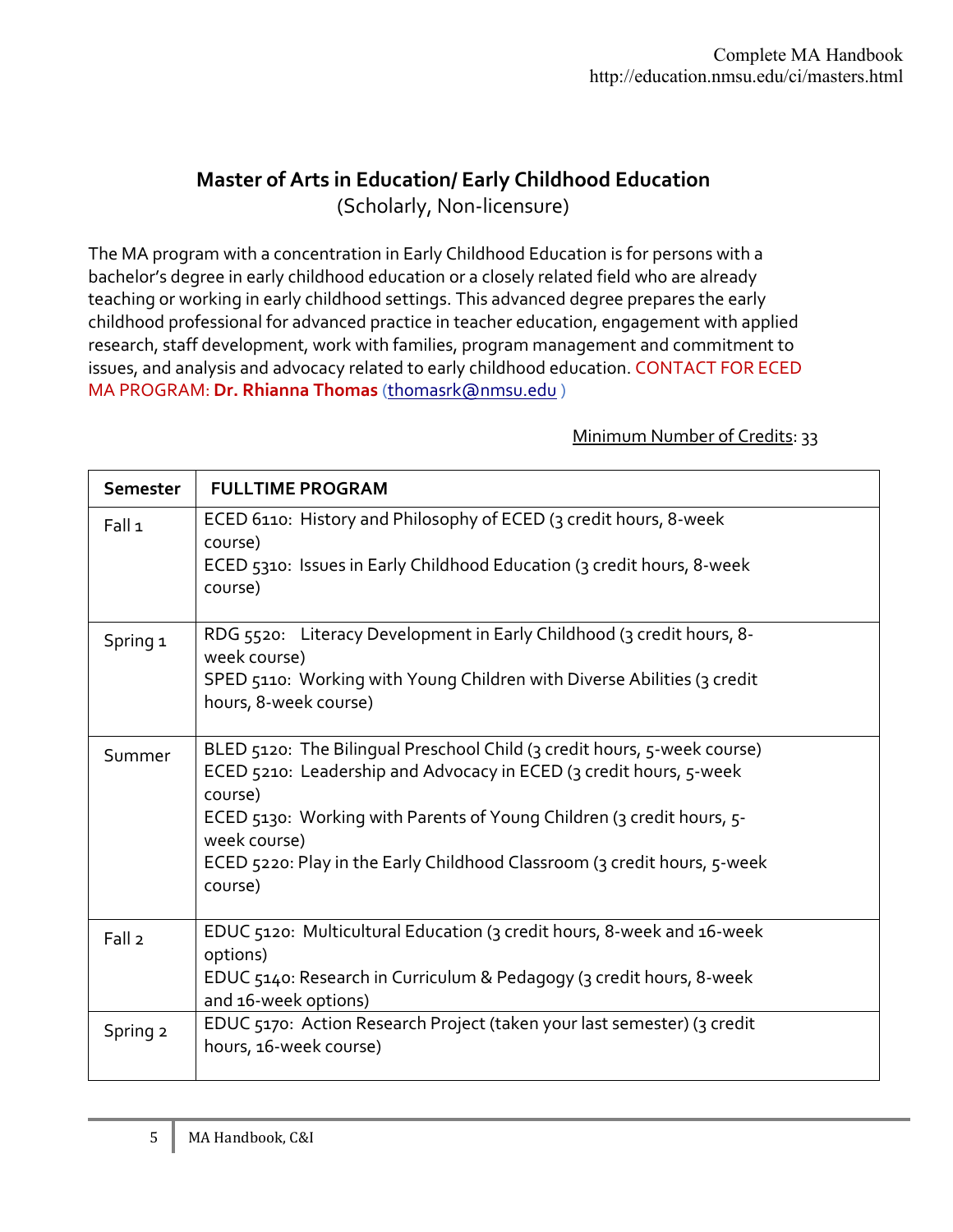## **Master of Arts in Education Plus Licensure in Early Childhood Education**

The School of Teacher Preparation, Administration & Leadership at New Mexico State University offers a 42 credit Master of Arts in Education Plus Licensure in Early Childhood Education for individuals who have completed a bachelor's degree. The program is designed to meet the professional education course requirements for teacher licensure as a part of a Master of Arts in Education degree program. A full-time student can complete the program in 2 years. **PROGRAM COORDINATOR - Dr. Violet Henderson [\(violeth@nmsu.edu\)](mailto:violeth@nmsu.edu)** 

#### **Credits 39**

#### **Program Requirements:**

- Minimum of 2.75 GPA in undergraduate degree
- Apply through NMSU Graduate School (https://gradschool.nmsu.edu/). Select Campus -> NMSU-Online, Degree -> Masters, Intended Major ->Education (Early Childhood Licensure Prep)
- Complete TPAL Core Courses which are prerequisites to TEP Courses; TEP portfolio should be submitted during the semester in which you are completing the TPAL Core Courses).
	- o EDUC 5120: Multicultural Education
	- o EDUC 5140: Research in Curriculum and Pedagogy

#### **Admission to the Teacher Education Program (TEP):**

- o During first semester of enrollment obtain application information a[t https://tpal.nmsu.edu/admission/tep](https://tpal.nmsu.edu/admission/tep-admission/)[admission/](https://tpal.nmsu.edu/admission/tep-admission/)
- o Make an appointment with Program Director to complete a Program of Study prior to submitting TEP Portfolio [https://gradschool.nmsu.edu/Current%20Students/masters\\_program\\_of\\_study.pdf](https://gradschool.nmsu.edu/Current%20Students/masters_program_of_study.pdf)
- o Submit TEP portfolio in online portal no later than 12:00 noon (MST). TEP portfolio must be successfully reviewed prior to enrolling in Teaching Methods Courses. TEP Deadlines:
	- $\circ$  Fall 3<sup>rd</sup> Friday of September
	- $\circ$  Spring 3<sup>rd</sup> Friday of February
	- $\circ$  Summer 3<sup>rd</sup> Friday of July

#### **Completing Teacher Education Courses:**

- Complete ECED Licensure Course Work
- Complete two (2) ECED Electives
- Complete one (1) semester of Student Teaching
- Maintain 3.0 GPA throughout program

#### **Student Teaching**

- One semester prior to student teaching, obtain STEP information a[t https://tpal.nmsu.edu/degree](https://tpal.nmsu.edu/degree-programs/undergraduate-programs/stia.html)[programs/undergraduate-programs/stia.html](https://tpal.nmsu.edu/degree-programs/undergraduate-programs/stia.html)
- Meet with the Program Director to review Program of Study on file
- Submit Student Teaching Packet (STEP):
	- o Fall 1st Friday in October
	- o Spring 1st Friday in March
- Student Teaching Semester must be completed during the final semester
	- o Complete 16-week Student Teaching Internship
	- o Register and take Praxis Education of Young Children (5024) [www.ets.org/praxis/nm](http://www.ets.org/praxis/nm)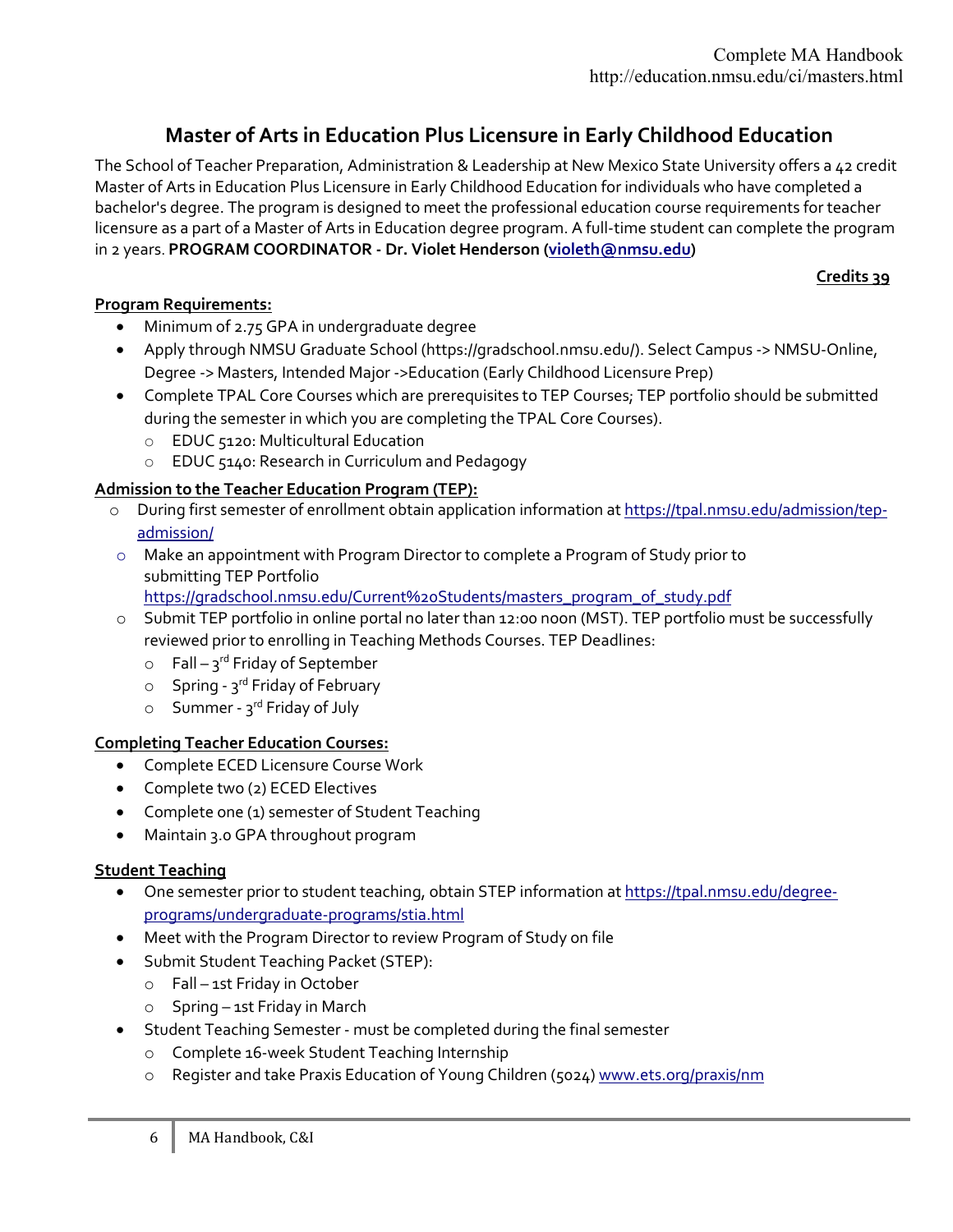| <b>Semester</b>                                                                           | Course                                                                                | Credits |  |  |
|-------------------------------------------------------------------------------------------|---------------------------------------------------------------------------------------|---------|--|--|
| <b>TPAL Core Courses</b>                                                                  |                                                                                       |         |  |  |
| Fall or Spring                                                                            | EDUC 5120: Multicultural Education (mini-semester 1)                                  | 3       |  |  |
|                                                                                           | EDUC 5140: Research in Curriculum and Pedagogy (mini-semester 2)                      | 3       |  |  |
| <b>ECED Licensure Course Work</b>                                                         |                                                                                       |         |  |  |
| Fall only<br>(includes 100<br>hrs. of<br>practicum)                                       | RDG 5510: Advanced Teaching & Learning for Literacy                                   | 3       |  |  |
|                                                                                           | ECED 5420: Science/Math Curriculum                                                    | 3       |  |  |
|                                                                                           | RDG 5520: Literacy Development in Early Childhood (mini-semester 1)                   | 3       |  |  |
| Spring only                                                                               | SPED 5510: Working w/ Young Children w/ Special Needs, Ages 3-8 (mini-<br>semester 2) | 3       |  |  |
| Summer only                                                                               | ECED 5410: Child Development, Assessment & Well-being of YC                           | 3       |  |  |
|                                                                                           | ECED 5220: Play in the Early Childhood Curriculum                                     | 3       |  |  |
| ECED Electives- Choose two from the list below to be taken at any time during the program |                                                                                       |         |  |  |
| Summer only                                                                               | BLED 5120: Bilingual Preschool Child                                                  | 3       |  |  |
| Summer only                                                                               | ECED 5130: Working w/ Parents of Young Children                                       | 3       |  |  |
| Summer only                                                                               | ECED 5210: Leadership and Advocacy in ECED                                            | 3       |  |  |
| Fall only                                                                                 | ECED 6110: History and Philosophy of ECED (mini-semester 1)                           | 3       |  |  |
| Fall only                                                                                 | ECED 5310: Issues in Early Childhood Education (mini-semester 2)                      | 3       |  |  |
| <b>Student Teaching</b>                                                                   |                                                                                       |         |  |  |
| Fall or Spring                                                                            | ECED 5810: Student Teaching Seminar                                                   | 3       |  |  |
|                                                                                           | SPED 5870: Early Childhood Student Teaching                                           | 6       |  |  |
| Total Credits 39                                                                          |                                                                                       |         |  |  |

#### **Program Course Work**

Once you have completed the courses listed above and licensure exams you are eligible to apply for an early childhood teaching license through New Mexico Public Education Department. <https://webnew.ped.state.nm.us/bureaus/licensure/>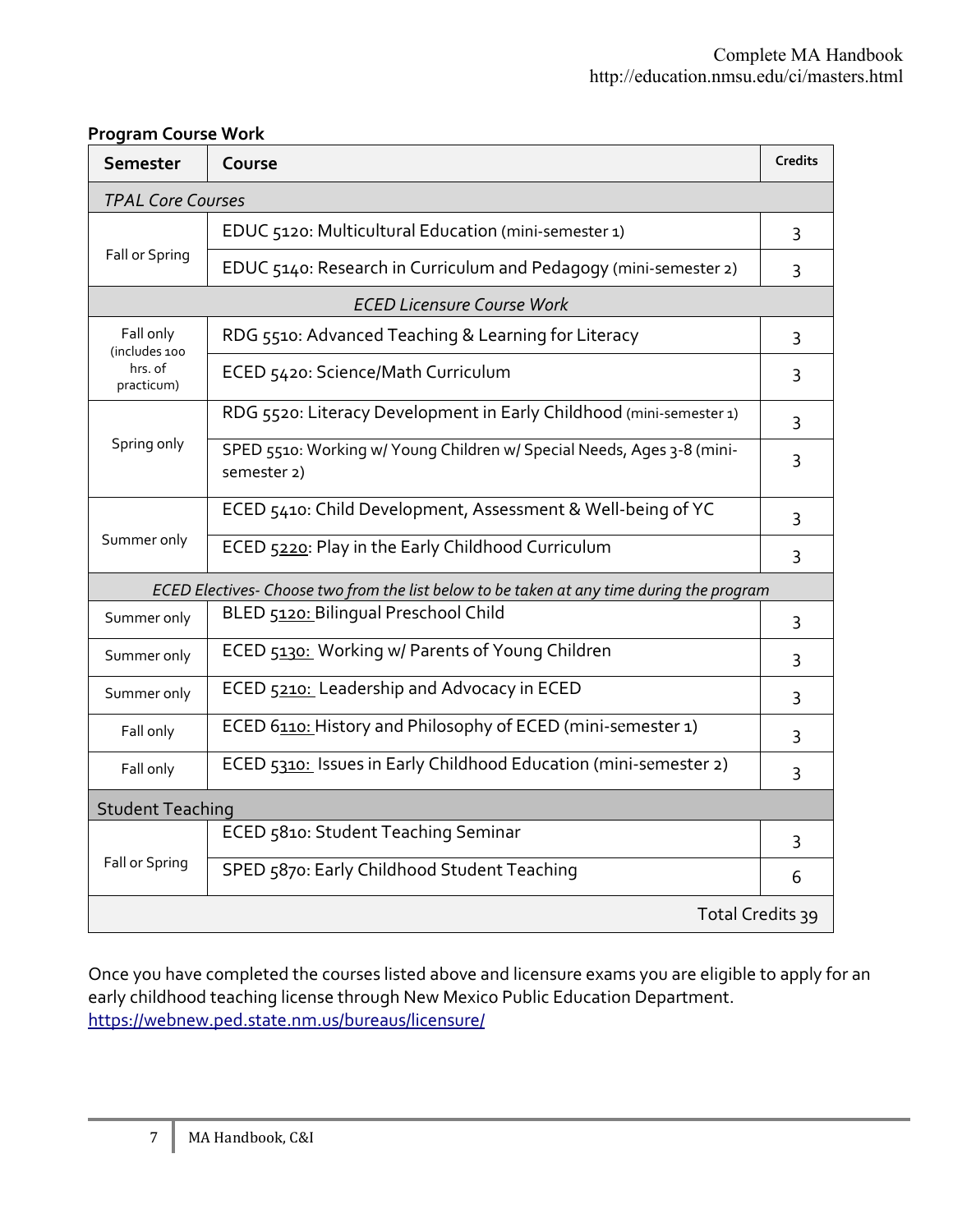## **Early Childhood Education Alternative Licensure Certificate Program**

The Early Childhood Alternative Licensure Certificate is for persons who have completed a bachelor's degree and are working or have proof of a current job offer as a teacher of record in the PreK to 3rd grade public-school system in New Mexico. The program is designed to meet the professional education course requirements for teacher licensure as a part of a certificate program at New Mexico State University. **PROGRAM COORDINATOR - Dr. Cecilia Hernandez [\(cecimh@nmsu.edu\)](mailto:cecimh@nmsu.edu)** 

Minimum Number of Credits: 21

#### **Program Requirements:**

- Admission to the NMSU Graduate School
- Acceptance and enrollment in the School of Teacher Preparation, Administration & Leadership Alternative Licensure program
- Employed by public school system in the state of New Mexico as teacher of record in grade levels; PreK to 3rd grade
- GPA of 2.75 or higher in bachelor's degree

| Semester                          | Course                                                                               | <b>Credits</b> |  |  |
|-----------------------------------|--------------------------------------------------------------------------------------|----------------|--|--|
| <b>ECED Licensure Course Work</b> |                                                                                      |                |  |  |
| Fall                              | RDG 5510: Advanced Teaching & Learning for Literacy                                  | 3              |  |  |
|                                   | ECED 5420: Science/Math Curriculum                                                   | 3              |  |  |
| Spring                            | RDG 5520: Literacy Development in Early Childhood (mini-semester 1)                  | 3              |  |  |
|                                   | SPED 5110: Working w/ Young Children w/ Special Needs, Ages 3-8<br>(mini-semester 2) | 3              |  |  |
| Summer                            | ECED 5410: Child Development, Assessment & Well-being of YC                          | 3              |  |  |
|                                   | ECED 5220: Play in the Early Childhood Curriculum                                    | 3              |  |  |
| Fall or<br>Spring                 | ECED 5810: Student Teaching Seminar                                                  | 3              |  |  |
| Total Credits 21                  |                                                                                      |                |  |  |

#### **Additional Requirements:**

- Complete 4 observations in two consecutive semesters (fees assessed)
- Pass Praxis Education of Young Children (5024[\) https://www.ets.org/praxis/nm/requirements/](https://www.ets.org/praxis/nm/requirements/)
- **\*Option to complete a Masters of Arts in Education by taking an additional 12 credits which include EDUC 5120, EDUC 5140 and two courses from ECED Graduate Electives.**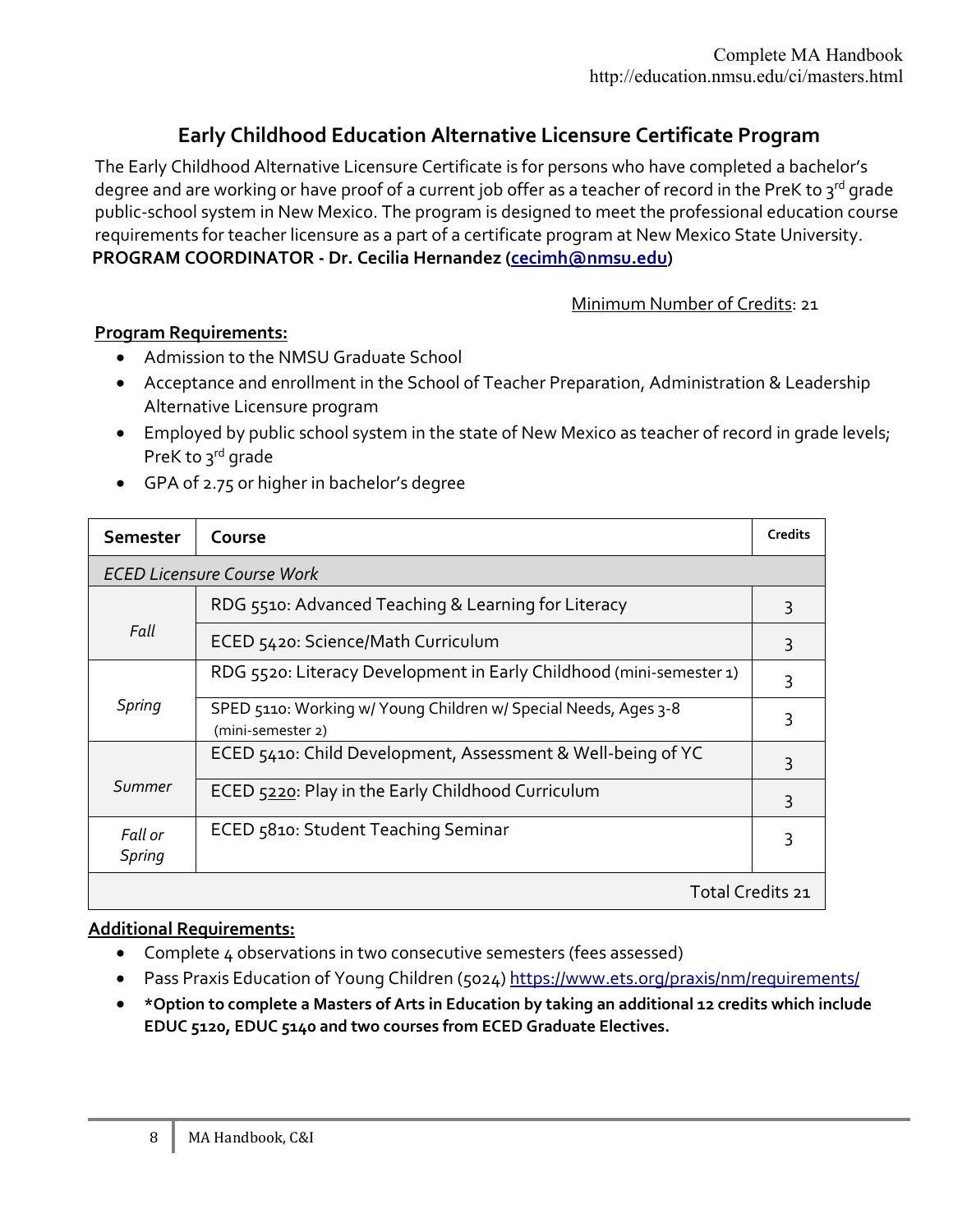## **Graduate Assistantships**

Graduate Assistantships are available through the School of Teacher Preparation, Administration, and Leadership, the Department of Curriculum & Instruction.

- ELIGIBILTY: Applicants must be admitted for graduate study at New Mexico State University. Students with experience as educators will be given priority in appointments to assistantships. Because of the strong commitment of New Mexico State University, the College of Education, and the Department of Curriculum and Instruction to diversity in education, persons from underrepresented groups are especially encouraged to apply.
- STIPEND: Stipends are for a nine-month appointment (Fall and Spring semesters).
- SPECIAL BENEFIT: During their appointments, all graduate assistants pay only resident tuition fees.
- RESPONSIBILITIES: Assistants typically work 10-20 hours per week. Duties may be in the areas of instruction, research, or administration. The majority of assistants are assigned instructional responsibilities such as supervising undergraduates' field experiences, teaching lower division courses, or assisting a professor with research activities.
- COURSE LOAD: Assistants are required to enroll in 9 hours of graduate coursework per semester.
- APPLICATION DEADLINE: To obtain an application, contact the Department of Curriculum & Instruction. Applications should be submitted to the department by March 15 for the following fall semester. The candidate should be admitted to the university for graduate studies and submit an application, a curriculum vita, and three letters of reference to:

Department Head Department of Curriculum & Instruction Attention: Graduate Assistantships New Mexico State University MSC 3CUR Las Cruces, NM 88003-0001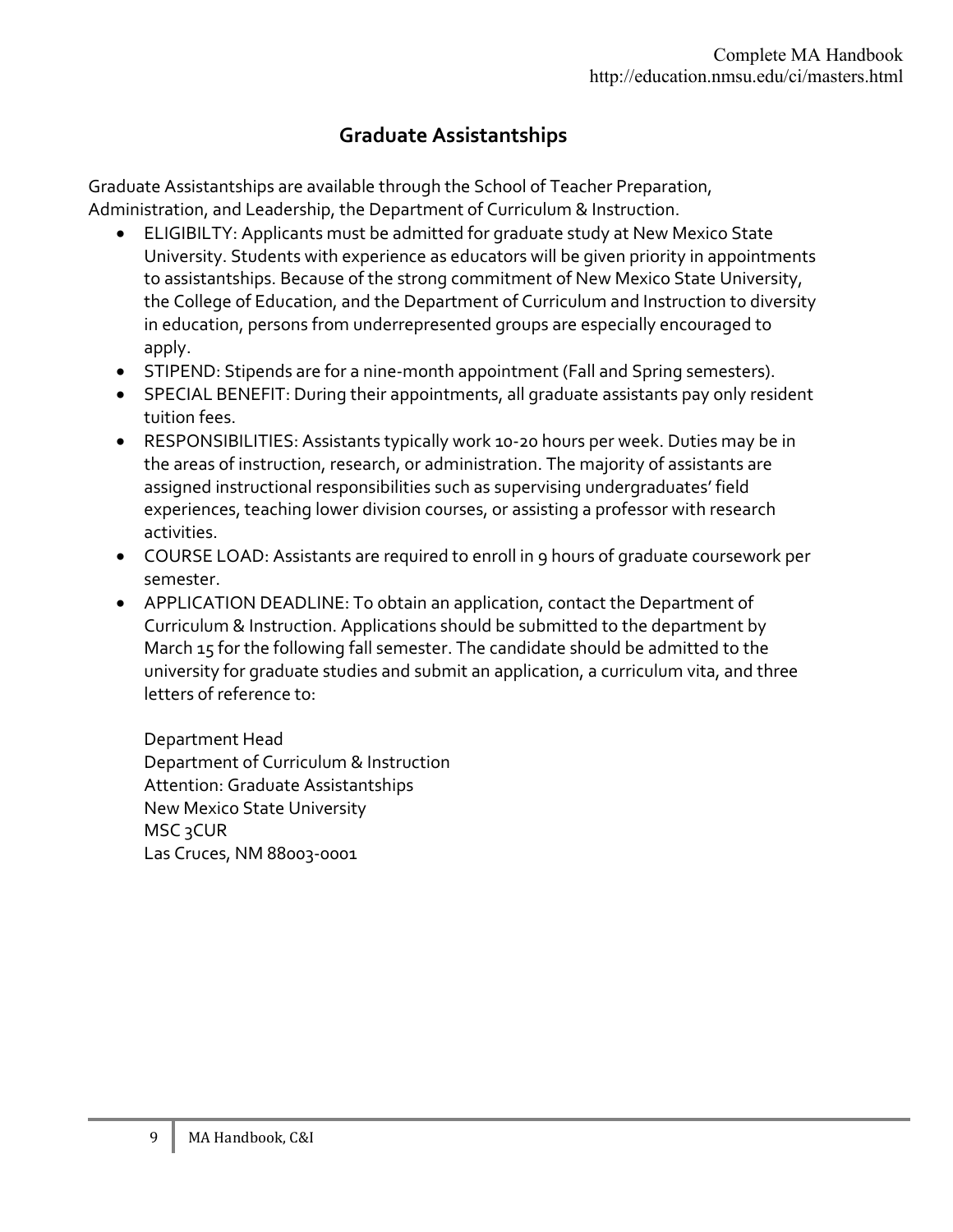### **Forms**

Forms mentioned in this handbook can be obtained online from the NMSU Graduate School (<https://gradschool.nmsu.edu/Current%20Students/Graduate%20Forms.html>).

**Program of Study form** ("Application for Admission to Candidacy" form): This form serves as a contract between the student and the department. Once approved, the courses listed on the form become the official courses needed for completion of the degree program. THE GRADUATE SCHOOL REQUIRES THAT THIS FORM BE SUBMITTED BEFORE or IMMEDIATELY AFTER COMPLETION OF 12 CREDITS OF GRADUATE WORK. This form is crucial to graduate on time, do not put it off. Complete the form; it MUST BE TYPED. The form must be approved and signed by your faculty advisor and, if applicable, the advisor in your minor area. The form is then filed with the Department of Curriculum & Instruction and the Graduate School.

**Transfer of [Graduate] Credit form**: If you wish to transfer graduate credits into your degree program from other accredited universities outside of New Mexico State University, you will need to fill out this form and turn it in to your faculty advisor as soon as possible. In most instances you will need to provide the syllabus and related materials of the course in which you would like considered for transfer. Please also identify the NMSU course equivalent by researching course descriptions in the NMSU Graduate Catalog (http://catalog.nmsu.edu).

**Application for Permission to Use Human Subjects in Research**: If you choose the master's thesis option to conduct original research, which may include the observation or interviewing of children or adults, you must obtain permission of the individuals who are participating in your research project. This is needed to legally protect the participants and yourself. Paperwork must be filed and approval obtained through the NMSU Institutional Review Board (see https://research.nmsu.edu/CAE/IRB.html). See your faculty advisor for further information and to assist you with the IRB process.

**Program of Study Change form**: If, after filing your Program of Study form, you need to make a change in your degree program course work, you must file this form through the Department of Curriculum & Instruction. See your faculty advisor for assistance. (https://gradschool.nmsu.edu/Current%20Students/Graduate%20Forms.html)

**College of Education Substitution/Waiver form**: On rare occasions, a different course may be substituted or waived for a required or listed course in a student's degree program. This form, signed by the Dean of the College of Education and the Curriculum & Instruction Department Head, is required for such a substitution or waiver.

https://gradschool.nmsu.edu/Current%20Students/Graduate%20Forms.html